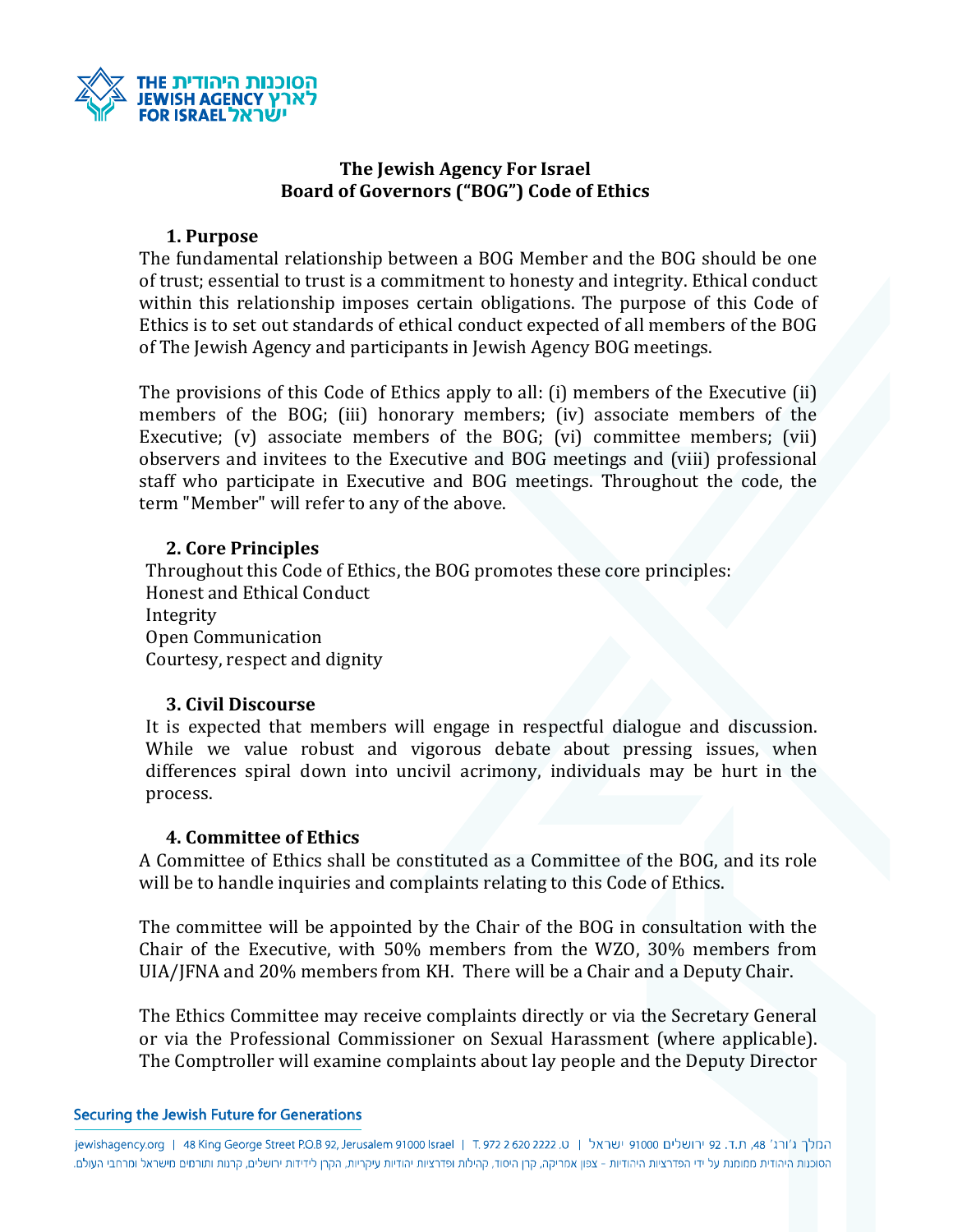

General for HR and or the Commissioner on Sexual Harassment (where applicable) will examine complaints about professional staff. The Comptroller and the Deputy Director General for Human Resources will consult with the Legal Advisor during the examination of complaints.

Following the receipt of complaints and their examination by the Comptroller, the Deputy Director General for HR or the Commissioner on Sexual Harassment (where applicable), the committee will review the findings and decide upon appropriate action and discipline as needed.

An examination of a complaint in this Code of Ethics shall include, but not be limited to conducting interviews with the complainant, the alleged offender who is accused of misconduct and other persons, as well as scrutinizing readily available relevant circumstantial evidence such as email and phone text messages, and audio and video recordings.

# **5. Confidentiality and Internal Information**

Members are expected to respect the confidentiality of materials provided on a confidential basis as part of their duties as members. No member shall knowingly divulge any such information to any person other than another member unless the member is legally required to do so.

Members shall not use information obtained as a result of their involvement on the BOG for their personal benefit. Members shall avoid activities which are likely to create the impression that they have personally benefitted from confidential information received during the course of their duties as members.

## **6. Gifts**

A Member shall not directly or indirectly offer or accept payments, gifts, gratuities, privileges or other personal rewards which could be construed as interfering with the activities or affairs of the Jewish Agency.

## **7. Harassment**

The code prohibits any form of harassment, and in particular sexual harassment. Sexual harassment may include applying any force of a sexual nature, unwelcome sexual advances, requests for sexual favors, inappropriate promise of rewards in exchange for sexual favors, and other verbal or physical harassment of sexual nature including pictures as well as texting and other verbal, visual and technological harassment of a sexual nature. Allegations of harassment will be taken seriously and severe actions against a Member harassing another will be taken. Any Member found to have acted in violation of this policy will be subject to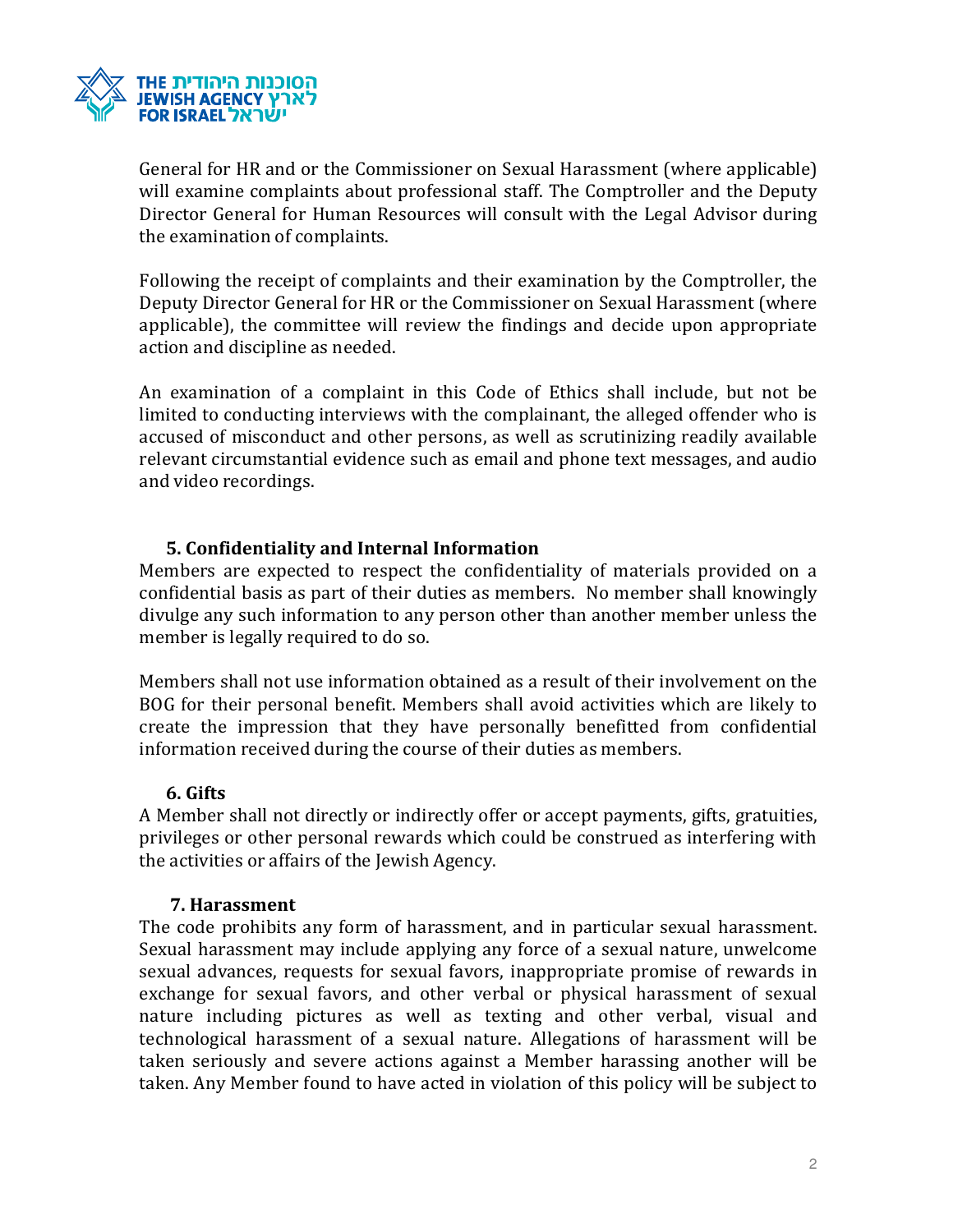

appropriate disciplinary action, which may include a request to immediately resign from the BOG.

The Jewish Agency professional Commissioner on Sexual Harassment Complaints (Adv. Ayelet Noy Reinhorn, Tel: 02-6202106; email: Ayelet N@jafi.org) who is assigned and trained under Israeli law to receive complaints on sexual harassment in the organization, will be the contact person to receive complaints in this context. Following the receipt of a complaint from a lay person, she will contact the Comptroller who will examine the complaint. In a case of a complaint regarding employees, she will treat the case according to Israeli law and Jewish Agency regulations. Following their examination, the Comptroller and the Commissioner for Sexual Harassment will report to the Ethics Committee. The Comptroller will consult with the Legal Advisor during the examination of complaints.

## **8. No Retaliation**

If a Member becomes aware of any illegal or unethical conduct, or possible violation of this Code, he/she should report the information to the Committee of Ethics.

This Code of Ethics prohibits any and all forms of retaliation against any Member who: (a) in good faith provides any information or reports any corrupt conduct and/or activity; or (b) makes a good faith and appropriate complaint regarding violation of this Code; (c) assists in any investigation or the examination of an alleged violation of this code.

## **9. Conflicts of Interest**

A Member is required to disclose the nature and extent of situations of conflict of interest. Such disclosure shall be made according to the provisions of Chapter X of the Jewish Agency By-Laws.\*

## **10. Professional Staff**

The handling of a complaint regarding professional staff and employees will be done according to Israeli law and Jewish Agency procedures which, where applicable, will prevail.

## **11. General**

For proper disclosure, reporting and consulting on any questions regarding the Code of Ethics, (except for matters related to sexual harassment, which have a different reporting procedure),please contact the Committee through the Secretary-General.